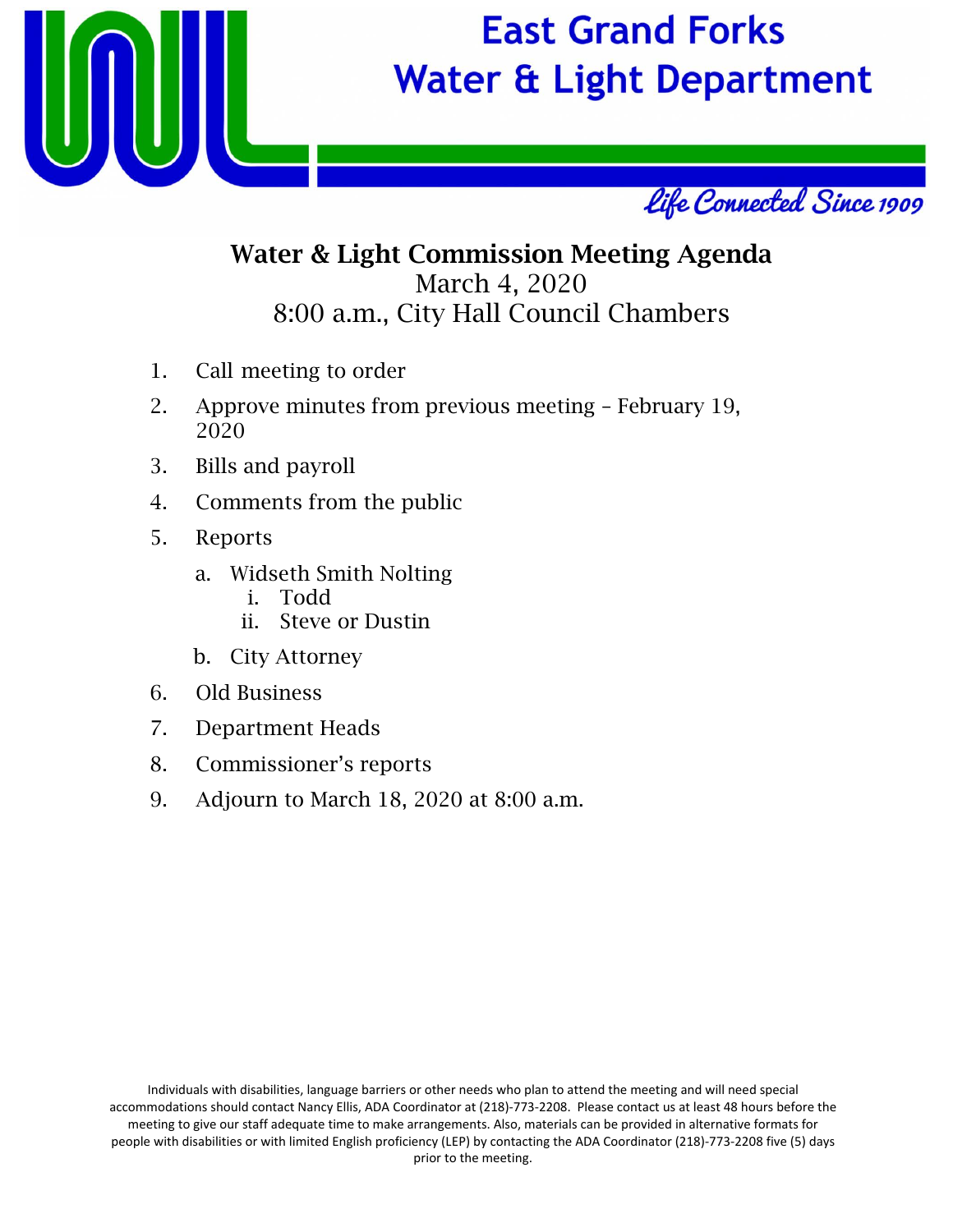Minutes of the regular meeting of the Water, Light, Power and Building Commission of the City of East Grand Forks, Minnesota held February 19, 2020 at 8:00 a.m at the City Council Chambers. Present: Quirk (remotely), Grinde, Beauchamp, DeMers Absent: None

Also present: Keith Mykleseth, Ron Galstad, Ray Rakoczy, Steve Emery, Todd Forster, Todd Grabanski, Brianna Feil, Kevin Hatcher, Corey Thompson and Karla Anderson.

It was moved by Commissioner Beauchamp seconded by Commissioner DeMers that the minutes of the previous regular meeting of February 5, 2020 be approved as read. Voting Aye: Quirk, Grinde, Beauchamp, DeMers Voting Nay: None

It was moved by Commissioner Quirk seconded by Commissioner Beauchamp to authorize the Secretary to issue payment of the recommended bills and payroll in the amount of \$1,496,623.38. Voting Aye: Quirk, Grinde, Beauchamp, DeMers Voting Nay: None

It was moved by Commissioner Beauchamp seconded by Commissioner Quirk to approve the Accounts for Charge Off for 2019. Voting Aye: Quirk, Grinde, Beauchamp, DeMers Voting Nay: None

It was moved by Commissioner Beauchamp seconded by Commissioner DeMers to approve the updates and filing for the Distributed Energy Resource Interconnection Process booklet and instruct staff to publish that we are obligated to interconnect with and purchase electricity from cogenerators and small power producers through our quarterly newsletter. Voting Aye: Quirk, Grinde, Beauchamp, DeMers Voting Nay: None

It was moved by Commissioner Beauchamp seconded by Commissioner DeMers to adjourn at 8:40 a.m. to the next regular meeting on March 4, 2020 at 8:00 am in the City Council Chambers. Voting Aye: Quirk, Grinde, Beauchamp, DeMers Voting Nay: None

> Lori Maloney **Secretary**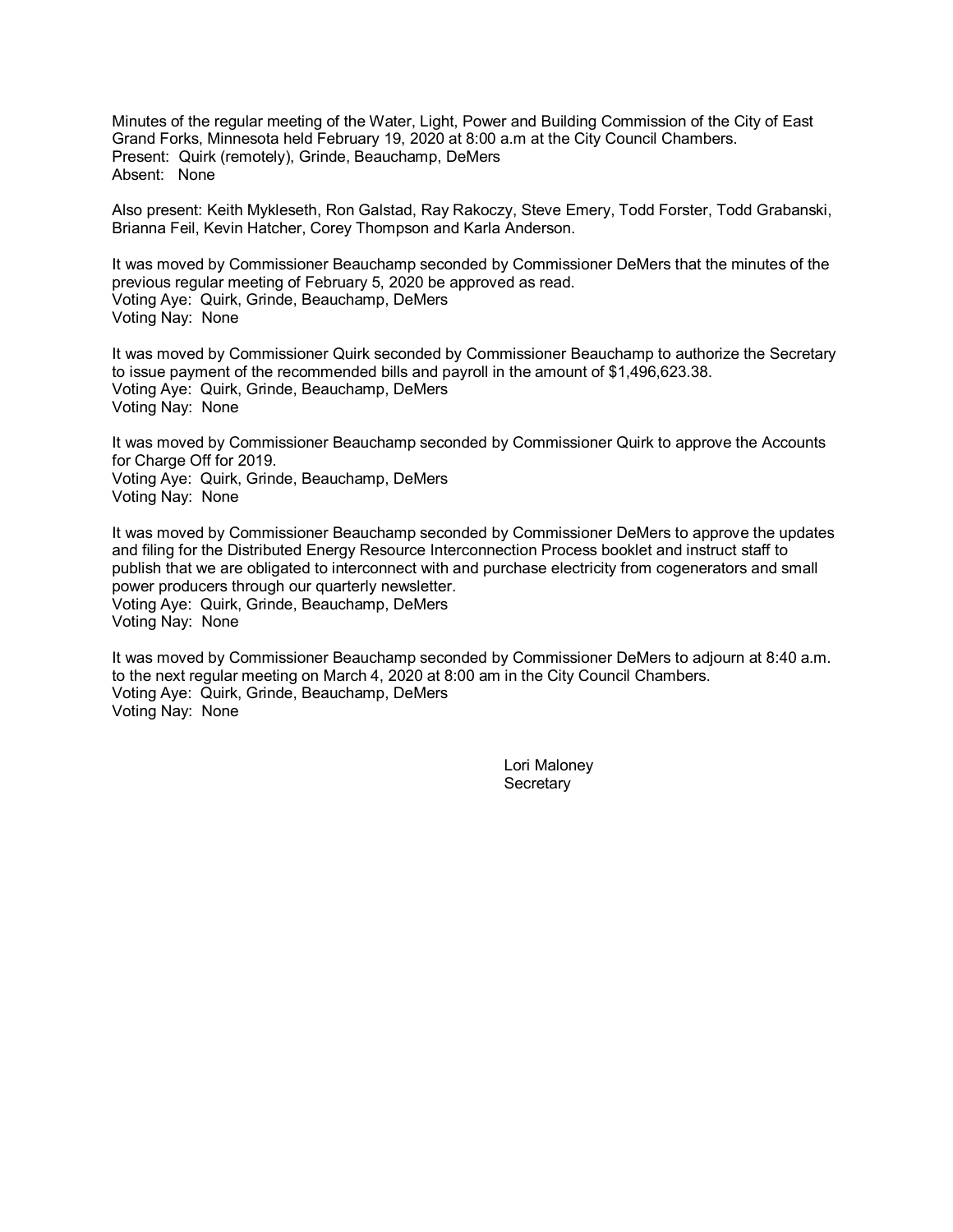### Accounts Payable

#### Check Register Totals Only

Printed: 3/2/2020 - 1:37 PM User: khatcher



P. O. Box 373 East Grand Forks, MN 56721 (218) 773-2483

| <b>Check</b> | <b>Date</b> | <b>Vendor No</b> | <b>Vendor Name</b>                   | <b>Amount</b> | <b>Voucher</b>   |
|--------------|-------------|------------------|--------------------------------------|---------------|------------------|
| 515496       | 03/04/2020  | ADV501           | <b>Advanced Business Methods</b>     | 67.58         | $\boldsymbol{0}$ |
| 515497       | 03/04/2020  | UB*01062         | Faduma M Ahmed                       | 8.30          | $\boldsymbol{0}$ |
| 515498       | 03/04/2020  | AMC501           | AM Conservation Group Inc            | 1,002.96      | $\boldsymbol{0}$ |
| 515499       | 03/04/2020  | APC500           | American Payment Centers             | 234.06        | $\mathbf{0}$     |
| 515500       | 03/04/2020  | AWW503           | American Water Works Association     | 158.00        | $\boldsymbol{0}$ |
| 515501       | 03/04/2020  | <b>AME501</b>    | AmeriPride Services Inc              | 280.54        | $\boldsymbol{0}$ |
| 515502       | 03/04/2020  | <b>APE501</b>    | Apex Engineering Group               | 1,738.00      | $\boldsymbol{0}$ |
| 515503       | 03/04/2020  | <b>BAT501</b>    | Batteries + Bulbs                    | 279.61        | $\mathbf{0}$     |
| 515504       | 03/04/2020  | <b>BOR501</b>    | Border States Electric Supply        | 128.30        | $\boldsymbol{0}$ |
| 515505       | 03/04/2020  | <b>CAN501</b>    | Cannon Technologies Inc              | 46,320.75     | $\mathbf{0}$     |
| 515506       | 03/04/2020  | <b>COR503</b>    | Core & Main                          | 405.02        | $\mathbf{0}$     |
| 515507       | 03/04/2020  | <b>CUS501</b>    | Custom Aire Inc                      | 1,121.00      | $\boldsymbol{0}$ |
| 515508       | 03/04/2020  | <b>DAK502</b>    | Dakota Supply Group                  | 409.80        | $\boldsymbol{0}$ |
| 515509       | 03/04/2020  | <b>EGF501</b>    | <b>EGF City</b>                      | 107,751.58    | $\mathbf{0}$     |
| 515510       | 03/04/2020  | <b>EXP501</b>    | Exponent                             | 1,191.63      | $\mathbf{0}$     |
| 515511       | 03/04/2020  | <b>FMF501</b>    | FM Forklift Sales & Service Inc      | 127.15        | $\boldsymbol{0}$ |
| 515512       | 03/04/2020  | UB*01059         | Theodore J Franzwa                   | 51.45         | $\boldsymbol{0}$ |
| 515513       | 03/04/2020  | UB*01060         | Shamsa Gabaire                       | 235.00        | $\mathbf{0}$     |
| 515514       | 03/04/2020  | <b>GFT501</b>    | GF Thur-O-Clean                      | 962.69        | $\boldsymbol{0}$ |
| 515515       | 03/04/2020  | <b>GRA505</b>    | Graymont (WI) LLC                    | 12,711.75     | $\boldsymbol{0}$ |
| 515516       | 03/04/2020  | UB*01063         | Keana I Hagman                       | 30.04         | $\boldsymbol{0}$ |
| 515517       | 03/04/2020  | <b>HAW501</b>    | Hawkins Inc                          | 712.00        | $\boldsymbol{0}$ |
| 515518       | 03/04/2020  | <b>HOM501</b>    | Home of Economy                      | 284.95        | $\mathbf{0}$     |
| 515519       | 03/04/2020  | UB*01064         | Tristan D Jerome                     | 77.20         | $\boldsymbol{0}$ |
| 515520       | 03/04/2020  | <b>KER560</b>    | Kevin & Anna Marie Kern              | 350.00        | $\boldsymbol{0}$ |
| 515521       | 03/04/2020  | <b>LEA501</b>    | League of MN Cities Insurance Trust  | 149,269.21    | $\mathbf{0}$     |
| 515522       | 03/04/2020  | <b>MIN501</b>    | Minnkota Power Cooperative Inc       | 16,242.02     | $\mathbf{0}$     |
| 515523       | 03/04/2020  | <b>MDH501</b>    | MN Dept of Health (MDH)              | 7,105.00      | $\boldsymbol{0}$ |
| 515524       | 03/04/2020  | <b>MND509</b>    | MN Dept of Public Safety             | 175.00        | $\mathbf{0}$     |
| 515525       | 03/04/2020  | <b>NAL501</b>    | Nalco Company                        | 845.50        | $\mathbf{0}$     |
| 515526       | 03/04/2020  | <b>PKG501</b>    | PKG Contracting Inc                  | 222,769.00    | $\boldsymbol{0}$ |
| 515527       | 03/04/2020  | <b>PRO502</b>    | Project Energy Savers LLC            | 1,429.43      | $\mathbf{0}$     |
| 515528       | 03/04/2020  | <b>RMB500</b>    | RMB Environmental Laboratories, Inc. | 95.00         | $\boldsymbol{0}$ |
| 515529       | 03/04/2020  | UB*01061         | Elias Tadese                         | 113.29        | $\boldsymbol{0}$ |
| 515530       | 03/04/2020  | <b>TOS502</b>    | <b>Toshiba Financial Services</b>    | 752.82        | $\mathbf{0}$     |
| 515531       | 03/04/2020  | <b>USB502</b>    | US Bank Corporate Payment Systems    | 8,259.69      | $\boldsymbol{0}$ |
| 515532       | 03/04/2020  | <b>VER500</b>    | Verizon Wireless                     | 278.68        | $\boldsymbol{0}$ |
| 515533       | 03/04/2020  | <b>WAT501</b>    | Water & Light Department             | 17,735.10     | $\mathbf{0}$     |
| 515534       | 03/04/2020  | WID501           | Widseth Smith Nolting & Assoc Inc    | 55,567.39     | $\mathbf{0}$     |
| 515535       | 03/04/2020  | <b>XCE501</b>    | Xcel Energy                          | 3,445.77      | $\boldsymbol{0}$ |
|              |             |                  | Check Total:                         | 660,722.26    |                  |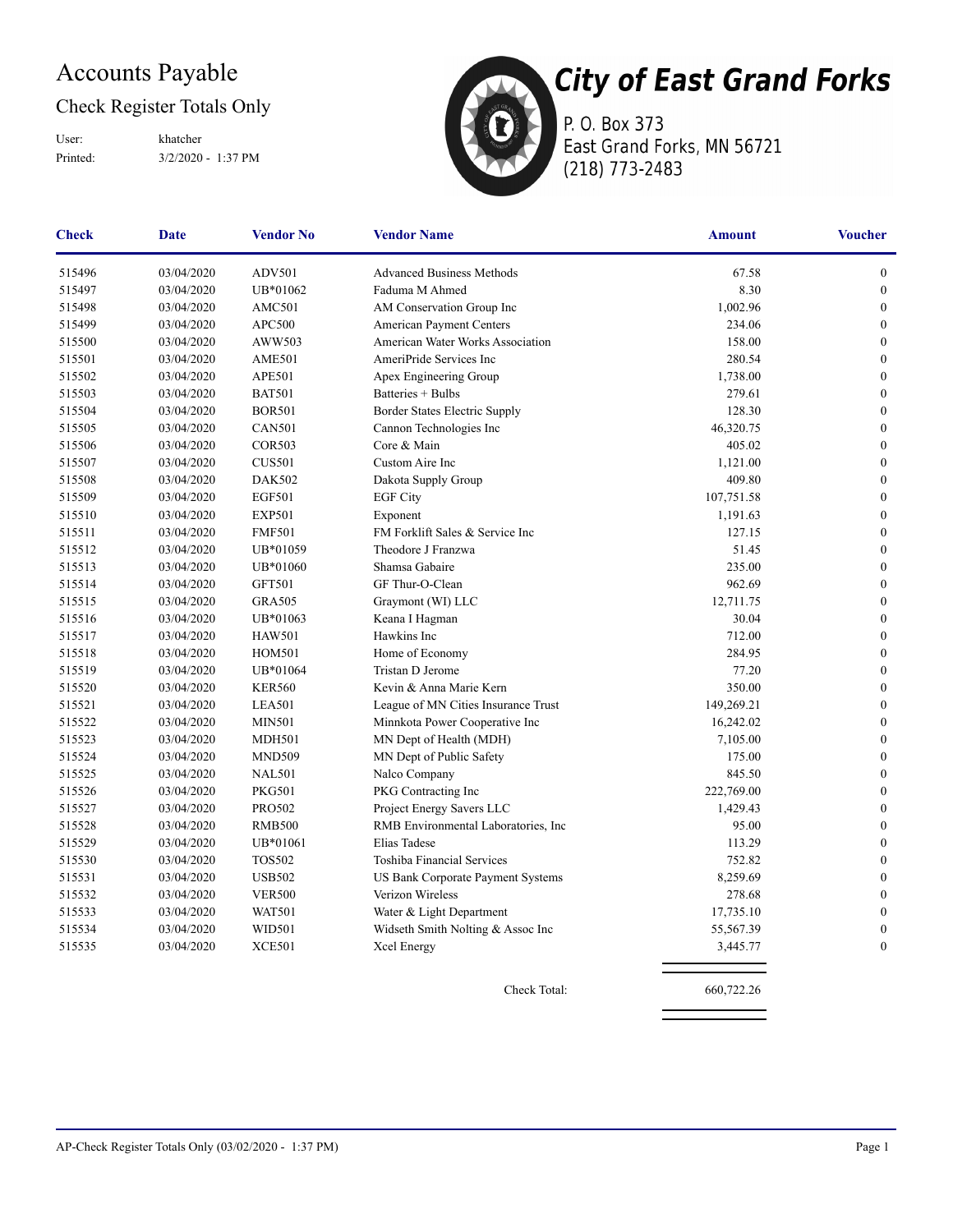# Transaction Detail - Summary **Transaction Detail - Summary**

| 02/08/2020                           |                                                                             | 01/31/2020<br>0202/12020                               | 0202/82/10<br>01/25/2020                                           |                                                                    | 02/08/2020<br>02/01/2020                                   |                                                                       | 02/20/2020<br>0202/62/10                   |                                                                     | <b>Trans Date</b>                               |
|--------------------------------------|-----------------------------------------------------------------------------|--------------------------------------------------------|--------------------------------------------------------------------|--------------------------------------------------------------------|------------------------------------------------------------|-----------------------------------------------------------------------|--------------------------------------------|---------------------------------------------------------------------|-------------------------------------------------|
| 0202/01/2020                         |                                                                             | 02/03/2020<br>02/03/2020                               | 0202/22/12<br>0202/62/10                                           |                                                                    | 0202/01/2020<br>02/03/2020                                 |                                                                       | 02/03/2020<br>0202/02020                   |                                                                     | Date<br>Posting                                 |
| 540499                               |                                                                             | 240507<br>240507                                       | 167042<br>167042                                                   |                                                                    | 240498<br>240498                                           |                                                                       | 240498<br>240500                           |                                                                     | <b>MCCG</b><br><b>Code</b>                      |
| 2769                                 |                                                                             | 5046<br>5047                                           | 8398<br>6698                                                       |                                                                    | 7311<br>7311                                               |                                                                       | 2741<br>2669                               |                                                                     | MCC                                             |
| BOOK STORES                          | Name: KRIS KOVAR Account Number: **9796 Optional 1: CITY OF EGF Optional 2: | WHOLE SALE COMMERCIAL<br>WHOLE SALE MED/DENTAL         | NEMBERSHIP<br>CHARITABLE/SOCIAL<br><b>SERVICE</b><br>ORGANIZATIONS | Name: BRIAN JOHNSON Account Number: **2647 Optional 1: Optional 2: | <b>ADVERTISING SERVICES</b><br><b>ADVERTISING SERVICES</b> | Name: KEVIN HATCHER Account Number: **3325 Optional 1:<br>Optional 2: | PUBLISHING/PRINTING<br><b>FLORISTS</b>     | Name: BRIANNA M FEIL Account Number: **8731 Optional 1: Optional 2: | Merchant<br>Description<br><b>Category Code</b> |
| <b>AMZMA</b><br>AMAZON.COM*3G7YZ8TA3 | Lost/Stolen Account:                                                        | BRENCO CLEANING<br><b>TFS*ORION WATER</b><br>EQUIPMENT | PSN*MINNESOHA RNA MAN<br>AWWA.ORG                                  | Lost/Stolen Account:                                               | FACEBK T9AJ2RS7E2<br>FACEBK VBHWRQ27E2                     | Lost/Stolen Account:                                                  | DAYDREAMS SPECIALTIES<br>EAST GRAND FLORAL | Lost/Stolen Account:                                                | <b>Name</b><br><b>Merchant</b>                  |
| ŠХ                                   | Replace<br>ment Account:                                                    | ŠΜ<br>증                                                | $\frac{8}{2}$<br>8                                                 | Replacement Account:                                               | СA<br>СA                                                   | Replacement Account:                                                  | 증<br>$\frac{2}{2}$                         | Replacement Account:                                                | State/Province<br><b>Merchant</b>               |
| 911986545                            |                                                                             | 0001306400                                             | 135660277                                                          | Billing Type: Centrally Billed Account                             | 274444984<br>274444984                                     | Billing Type: Centrally Billed Account                                | 464456733<br>371917013                     | Billing Type: Centrally Billed Account                              | Number (TIN)<br>Taxpayer ID                     |
| 22.37                                |                                                                             | 3,349.00<br>1928.97                                    | 250.00<br>71.50                                                    |                                                                    | 17.89<br>75.00                                             |                                                                       | ↮<br>12.69<br>11.80                        |                                                                     | Amount<br>Trans                                 |
| <b>Memo</b>                          | Billing Type: Centrally Billed Account                                      | <b>Memo</b><br><b>Memo</b>                             | <b>Memo</b><br><b>Memo</b>                                         |                                                                    | <b>Memo</b><br><b>Memo</b>                                 |                                                                       | <b>Memo</b><br><b>Memo</b>                 |                                                                     | Posting<br><b>Type</b>                          |
| 111-7624539-74962                    |                                                                             | 297013117060002<br>9400358608                          | 696912999<br>2820200170498483730                                   |                                                                    | 420429000200589<br>420429000200589                         |                                                                       | 50183345                                   |                                                                     | Purchase ID                                     |
| Not Reviewed                         |                                                                             | Not Reviewed<br>Not Reviewed                           | Not Reviewed<br>Not Reviewed                                       |                                                                    | Not Reviewed<br>Not Reviewed                               |                                                                       | Not Reviewed<br>Not Reviewed               |                                                                     | <b>Trans Status</b>                             |
| š                                    |                                                                             | š<br>$\overline{5}$                                    | ξ<br>ξ                                                             |                                                                    | ξ<br>$\mathsf{K}_{\mathsf{D}}$                             |                                                                       | š<br>$\mathop{\hbox{\bf Z}}\limits_{}$     |                                                                     | <b>Disputed Status</b>                          |

Transaction Detail - Summary / KHatcher25 / 02/26/2020 08:56:09 Transaction Detail - Summary / KHatcher257 02/26/2020 08:56:09 Page 1 - Summary 1996 Page 1997 Page 1998 Page 1

Page 1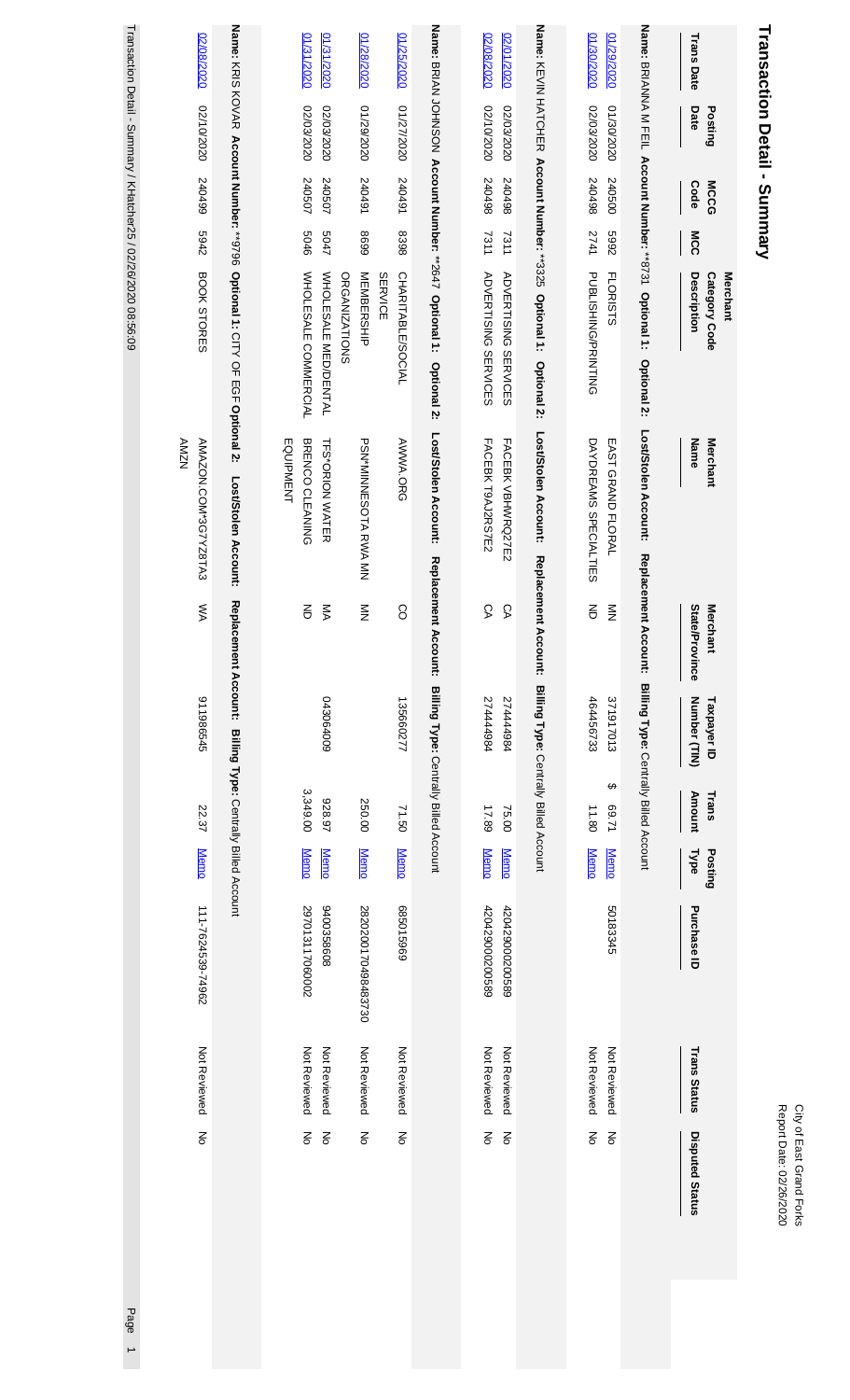| <b>Transaction Detail - Summary</b><br><b>Trans Date</b><br>Date<br>Posting | <b>MCCG</b><br><b>Code</b> |                 | MCC        | Description<br>Category Code<br>Merchant                        | Name<br>Merchant                             | <b>State/I</b><br><b>Merchant</b><br>Province | Number (TIN)<br>Taxpayer ID            | Trans<br>Amount                              | Posting<br><b>Type</b>     | Purchase ID        | <b>Trans Status</b>          | <b>Disputed Status</b>                     |
|-----------------------------------------------------------------------------|----------------------------|-----------------|------------|-----------------------------------------------------------------|----------------------------------------------|-----------------------------------------------|----------------------------------------|----------------------------------------------|----------------------------|--------------------|------------------------------|--------------------------------------------|
| Name: KEITH NYKLESETH                                                       |                            | Account Number: |            | **9721 Optional 1:<br><b>Optional 2:</b>                        | Lost/Stolen Account:                         | <b>Replacemen</b><br>Account:                 | Billing Type: Centrally Billed Account |                                              |                            |                    |                              |                                            |
| 02/18/2020<br>01/21/2020<br>02/20/2020<br>01/23/2020                        | 240493<br>240493           | 3501<br>3501    |            | HOLIDAY INNS<br>HOLIDAY INNS                                    | HOLLDAY INN EXPRESS<br>HOLLDAY INN EXPRESS   | $\frac{z}{z}$<br>$\sum_{i=1}^{n}$             | 204318385<br>204318385                 | $\boldsymbol{\varTheta}$<br>105.96<br>115.87 | <b>Memo</b><br><b>Memo</b> | 1758405<br>1755125 | Not Reviewed<br>Not Reviewed | $\mathop{\hbox{\bf Z}}\limits_{}$<br>$\xi$ |
|                                                                             |                            |                 |            | Name: JEFF OLSON Account Number: **9754 Optional 1: Optional 2: | Lost/Stolen Account:                         | Replacement Account:                          | Billing Type: Centrally Billed Account |                                              |                            |                    |                              |                                            |
| 01/22/2020<br>01/24/2020                                                    | 167042                     |                 | 4900<br>ŠХ | UTILITIES-ELECTRIC, GAS                                         | MINNESOTA MUNICIPAL UT                       | $\frac{8}{2}$                                 |                                        | 330.00                                       | <b>Memo</b>                | 2294012            | Not Reviewed                 | $\mathop{\hbox{\bf Z}}\limits_{}$          |
| 02/13/2020<br>02/14/2020                                                    | 167042                     | 8398            |            | CHARITABLE/SOCIAL<br><b>SERVICE</b>                             | <b>PAW*NOSHA</b>                             | 증                                             | 331112453                              | 1,555.50                                     | <b>Memo</b>                | 37089271           | Not Reviewed                 | $\mathop{\hbox{\bf Z}}\limits_{}$          |
| 02/20/2020<br>02/24/2020                                                    | 240493                     | 3502            |            | BEST WESTERN HOTELS                                             | $\overline{3}$<br>BE ST WESTERN HOTELS       | $\frac{z}{z}$                                 | 262210919                              | 223.00                                       | <b>Memo</b>                | 755401A            | Not Reviewed                 | š                                          |
| Name: RAY RAKOCZY Account Number: **5668 Optional 1:                        |                            |                 |            | Optional 2:                                                     | Lost/Stolen Account:                         | Replacement Account:                          | Billing Type: Centrally Billed Account |                                              |                            |                    |                              |                                            |
| 02/14/2020<br>02/17/2020                                                    | 240497                     |                 | 5983       | FUEL DEALERS, OIL, WOOD                                         | FERRELLGAS L P                               | $\frac{8}{5}$                                 | 431698481                              | 30.00                                        | <b>Memo</b>                | 000772000443       | Not Reviewed                 | $\overline{5}$                             |
| Name: MAREN SWINGEN Account Number: **9812 Optional 1:                      |                            |                 |            | Optional 2:                                                     | Lost/Stolen Account:                         | <b>Replacement</b><br><b>Account:</b>         | Billing Type: Centrally Billed Account |                                              |                            |                    |                              |                                            |
| 0202/62/10<br>0202/02/10                                                    | 240500                     | 5732            |            | ELECTRONICS STORES                                              | BEST BUY<br>00003376                         | 증                                             | 411822872                              | 47.15                                        | <b>Memo</b>                | 0000000000000000   | Not Reviewed                 | $\epsilon$                                 |
| 01/31/2020<br>02/03/2020                                                    | 240507                     | 5211            |            | LUMBER & BUILDING<br>MATERIA                                    | LUMBER MART INC                              | $\mathbf{\underline{\underline{S}}}$          | 410581036                              | 10.81                                        | <b>Memo</b>                | 429013118130001    | Not Reviewed                 | $\mathop{\mathsf{S}}$                      |
| 02/03/2020<br>02/04/2020                                                    | 240507                     | 1979            |            | STOR<br>LAWN & GARDEN SUPPLY                                    | <b>WILBUR</b><br><b>FORKS</b><br>ELLIS GRAND | $\Xi$                                         | 0+81860+6                              | 5.48                                         | <b>Memo</b>                | 2151089            | Not Reviewed                 | $\mathop{\hbox{\bf Z}}\limits_{}$          |
| 02/13/2020<br>02/14/2020                                                    | 240507                     | 5111            |            | WHOLE SALE OFFICE SUP                                           | MGMT-TIMECLOCKPLUS<br>DATA                   | $\leq$                                        | 752245870                              | 00'669                                       | <b>Memo</b>                | 2020 National Sum  | Not Reviewed                 | $\mathop{\hbox{\bf Z}}\limits_{}$          |
| 02/19/2020<br>02/20/2020                                                    | 240507                     | 0079            |            | HOME SUPPLY<br>WAREHOUSE STORES                                 | HOME OF ECONOMY-#1                           | $\overline{5}$                                | 450219324                              | 17.12                                        | <b>Memo</b>                | 99109660           | Not Reviewed                 | $\mathop{\rm g}\nolimits$                  |

Transaction Detail - Summary / KHatcher25 / 02/26/2020 08:56:09 Page 2Page 2

Transaction Detail - Summary / KHatcher25 / 02/26/2020 08:56:09

City of East Grand Forks<br>Report Date: 02/26/2020 Report Date: 02/26/2020 City of East Grand Forks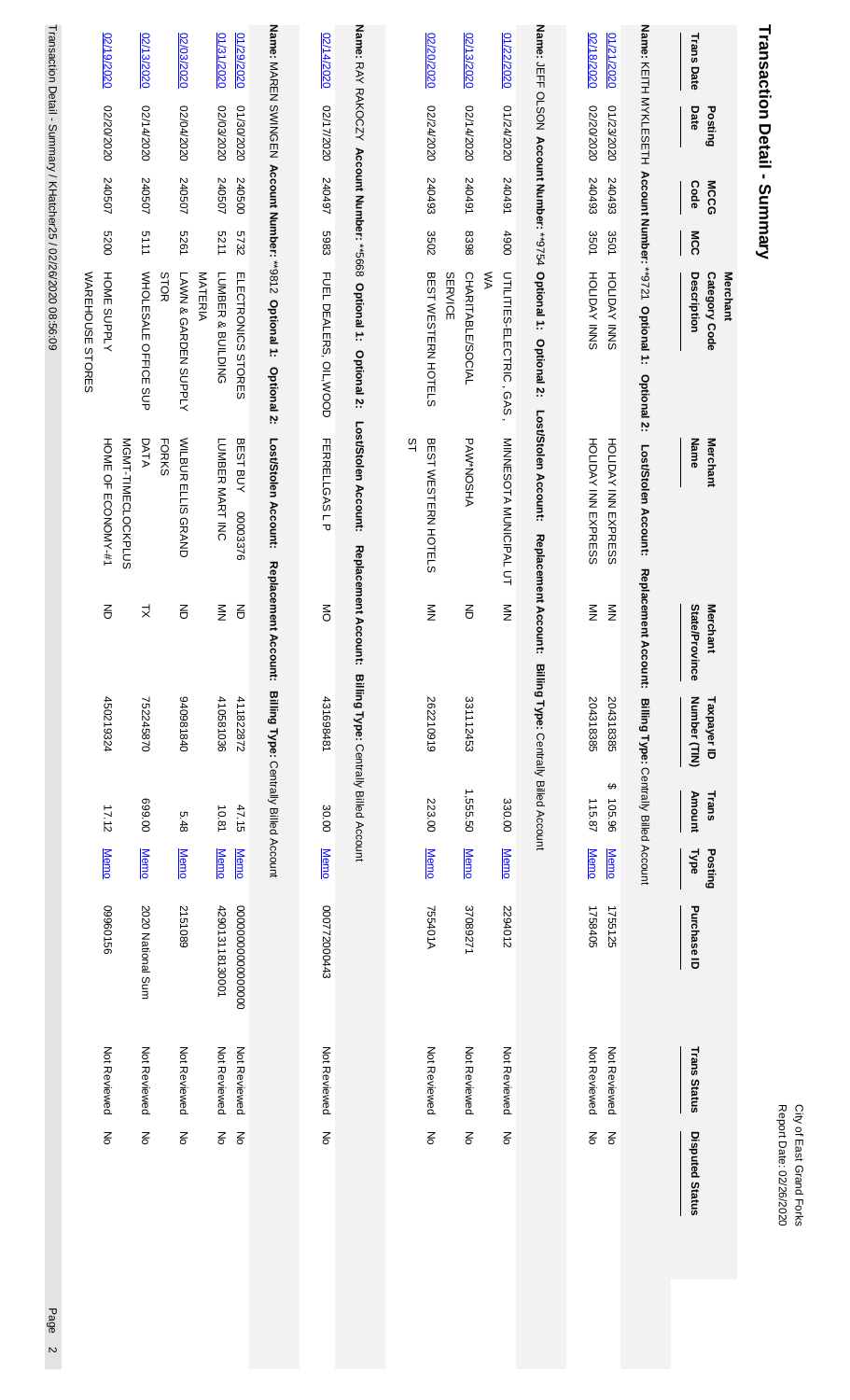| ģ<br>ae<br>ř<br>á<br>۶ | L.<br>L<br>as,<br>i<br>Dila<br>J<br>ors |
|------------------------|-----------------------------------------|
|------------------------|-----------------------------------------|

# Transaction Detail - Summary **Transaction Detail - Summary**

|                                                                 |               | Total      |                          |              | 02/02/2020                          | 01/24/2020                |                                                                                                      | 02/21/2020              | <b>Trans Date</b>                               |
|-----------------------------------------------------------------|---------------|------------|--------------------------|--------------|-------------------------------------|---------------------------|------------------------------------------------------------------------------------------------------|-------------------------|-------------------------------------------------|
|                                                                 |               |            |                          |              |                                     |                           |                                                                                                      |                         |                                                 |
|                                                                 |               |            | Total Number of Records: |              | 02/03/2020                          | 01/27/2020                |                                                                                                      | 02/24/2020              | Date<br>Posting                                 |
|                                                                 |               |            | 23                       |              | 8670458                             | 240498 7372               |                                                                                                      | 240488                  | <b>MCCG</b><br><b>Code</b>                      |
|                                                                 |               |            |                          |              | 7399                                |                           |                                                                                                      | 3058                    | MCC                                             |
| Transaction Detail - Summary / KHatcher25 / 02/26/2020 08:56:09 |               |            |                          | <b>OTHER</b> | BUSINESS SERVICES<br><b>PROCESS</b> | COMPUTER AND DATA         |                                                                                                      | DELTA                   | Description<br><b>Category Code</b><br>Merchant |
|                                                                 |               |            |                          |              | AMAZON WEB SERVICES                 | <b>HOVER</b>              | Name: COREY THOMPSON Account Number: **3747 Optional 1: Optional 2: Lost/Stolen Account: Replacement | DELTA AIR 0062420607298 | Name<br><b>Merchant</b>                         |
|                                                                 | End of Report |            |                          |              | ŠХ                                  | $\mathbb{S}^{\mathbb{C}}$ |                                                                                                      | СA                      | State/Province<br><b>Merchant</b>               |
|                                                                 |               |            |                          |              |                                     | 721341588                 | t Account: Billing Type: Centrally Billed Account                                                    | 580218548               | Number (TIN)<br>Taxpayer ID                     |
|                                                                 |               | \$8,614.45 |                          |              | 3.50                                | 17.42                     |                                                                                                      | \$657.40                | Amount<br>Trans                                 |
|                                                                 |               |            |                          |              | <b>Memo</b>                         | <b>Memo</b>               |                                                                                                      | <b>Memo</b>             | Posting<br>Type                                 |
|                                                                 |               |            |                          |              | 281424747                           | 72773778                  |                                                                                                      |                         | Purchase ID                                     |
|                                                                 |               |            |                          |              | Not Reviewed                        | Not Reviewed              |                                                                                                      | Not Reviewed            | <b>Trans Status</b>                             |
|                                                                 |               |            |                          |              | ξ                                   | $\overline{\varepsilon}$  |                                                                                                      | ξ                       | Disputed Status                                 |
| Page<br>ω                                                       |               |            |                          |              |                                     |                           |                                                                                                      |                         |                                                 |